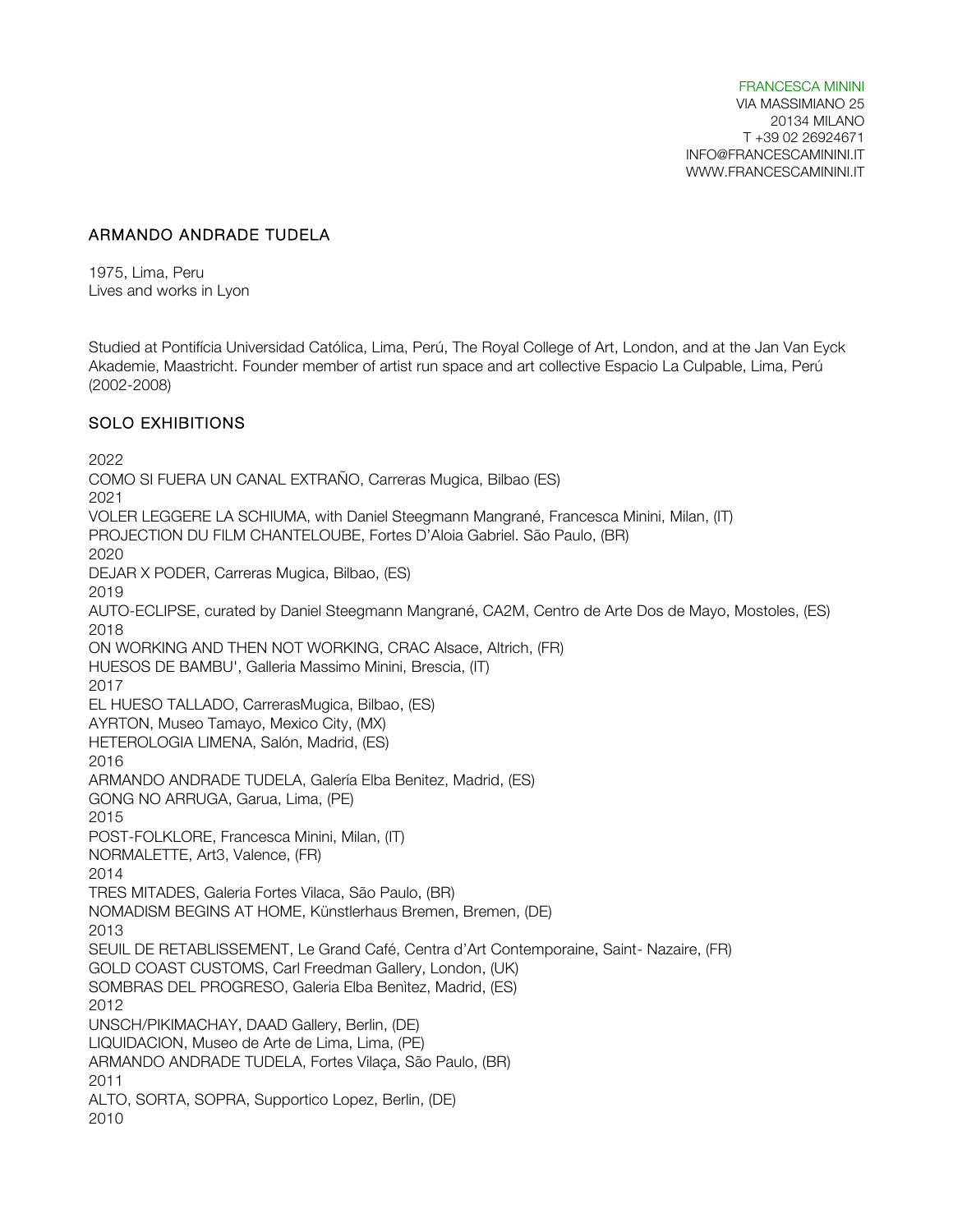SALLE DE REPETITION Part 2, Carl Freedman Gallery, London, (UK) SALLE DE REPETITION Part 1, Carl Freedman Gallery, London, (UK) AHIR DEMA, Museu d' Art Contemporani de Barcelona, Barcelona, (ES) 2009 HIER, AUJOURD'HUI, DEMAIL, AUJOURD'HUI, DEMAIN,HIER,DEMAIN, HIER, AUJOURD'HUI, FRAC Bourgogne, Dijon, (FR) TORCIDA, DAAD Gallery, Berlin, (DE) ARMANDO ANDRADE TUDELA, Ikon Gallery, Birmingham, (UK) 2008 GAMBLERS DIE BROKE, Frankfurter Kunstverein and Kunsthalle Basel, (CH) ARMANDO ANDRADE TUDELA, Frankfurter Kunstverein, Frankfurt, (DE) 2007 LES SIGNAUX DE L'AME, Annet Gelink Gallery, Amsterdam, (NL) 2006 INKA SNOW, Carl Freedman Gallery (formerly Counter Gallery), London (UK) 2004 CAMION, Carl Freedman Gallery (formerly Counter Gallery), London, (UK) 2003 ARMANDO ANDRADE TUDELA, The Bakery at Annet Gelink Gallery, Amsterdam, (NL)

# SELECTED GROUP EXHIBITIONS

2021

ELLIS ISLAND, Belgium Jewish Museum, Bruxelles, (BE)

LACRIMAE RERUM, Homage To Gustav Metzger – Part II, Dvir Gallery, Tel AviV, (IL)

2020

PURO E DISPOSTO A SALIRE LE STELLE, Galleria Massimo Minini, Brescia, (IT)

MECARÕ. AMAZONIA ART IN THE PETITGAS COLLECTION, curated by Vincent Honoré, Anna Kerekes and Jacqueline Kok, MO.CO. Hôtel des collections, Montpellier, (FR)

2019

LATINOAMERICA EN LA COLLEZIONES CA2M AND FUNDACION ARCO, Sala Alcala 31, Madrid, (ES) 2018

MEMORIAS DE LA IRA. ARTE Y VIOLENCIA EN LA COLLECCION CONTEMPORANEA DEL MALI, Museo de Arte Carillo Gil, Mexico City, (MX)

2017

PRIMORDIAL SABER TARAREAR PROVERBIALES SILABAS TONIFICANTES PARA SUBLEVAR TECNOCRACIAS PERO SEGUIR TENAZMENTE PRODUCIENDO SOCIEDADES TANTRICAS – PEDRO SALAZAR TORRES (PARTIDO SOCIALISTA TRABAJADOR), curated by Abraham Cruzvillegas and Gabriel Kuri, Regen projects, Los Angeles, (US)

AYRTON. CUATRO EXPOSICIONES POR ARMANDO ANDRADE TUDELA, NINA CANELL, TANIA PEREZ, CORVOBA Y FOS, Museo Tamayo, Mexico City, (MX)

ARTE PARA PENSAR LA NUEVA RAZON DEL MUNDO. Colección del MNCARS, Centro de Arte Contemporáneo, MUNTREF Museo de la Universidad Nacional de Tres de Febrero, Buenos Aires, (AR)

ZIGZAG INCISIONS, CRAC Alsace, Altkirch, (FR)

PROXIMA PARADA. Artistas peruanos en la Colección Hochschild, Alcalá 31, Madrid, (ES)

Uma Canção para o Rio (parte 2), Fortes D'Aloia & Gabriel, São Paulo, (BR)

2016

FICCIONES Y TERRITORIOS, Arte para pensar la nueva razón del mundo, curated by Manuel Borja-Villel, Cristina Cámara, Beatriz Herráez, Lola Hinojosa and Rosario Peiró, Museo Nacional Centro de Arte Reina Sofía, Madrid, (ES)

QUAND FONDRA LA NEIGE, OU IRA LE BLANC, curated by Eric Mezil and Lorenzo Paini, Artworks from Enea Righi Collection, Palazzo Fortuny, Venice, (IT) 2015

UNDER THE SAME SUN: ART FROM LATIN AMERICA TODAY curated by Pablo León de la Barra, Guggenheim UBS MAP Global Art Initiative, Museo Jumex, Mexico City, (MX)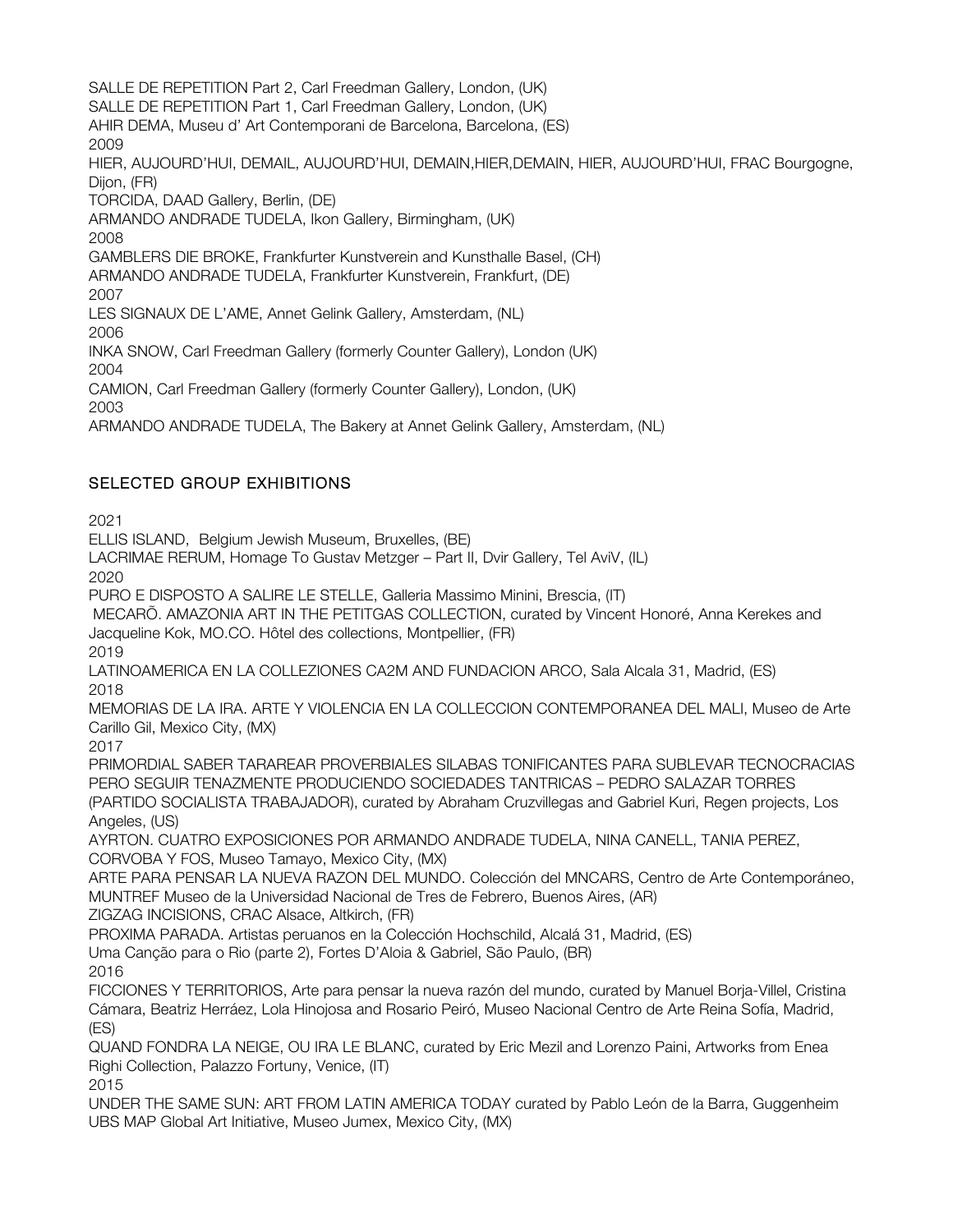BAJO UN MISMO SOL: ARTE DE AMERICA LATINA HOY, Fundacion Jumez, Mexico City, (MX) MULTIPLES MUNDOS, Carrera Mugica, Bilbao, (ES) ADVENTURES OF THE BLACK SQUARE: Abstract Art and Society 1915 – 2015′, Whitechapel Gallery, London, (UK) t:h:e: r:e:a:l: after psychedelia, touring show, Contemporary Art Centre (CAC), Vilnius, LTU and Estonian Contemporary Art Museum (EKKM), (EE) 2014 UNE HISTOIRE. ART, ARCHITECTURE ET DESIGN des années 80 à aujourd'hui',Musée - Niveau 4 - Centre pompidou, Paris, (FR) IDEA DI FRATTURA: OPINIONE LATINA|2, Curated by Jacopo Crivelli Visconti, Francesca Minini Gallery, Milan, (IT) IR PARA VOLVER – 12th International Cuenca Biennial, Fundación Municipal Bienal de Cuenca, Cuenca, (EC) UNDER THE SAME SUN: Art from Latin America Today, Solomon R. Guggenheim Museum, New York, (US) 2013 SMALL SCULPTURE SINCE 1980, Fellbach Triennial, (DE) THE PERSISTENCE OF GEOMETRY: Works from "la Caixa" Foundation and MACBA collections', MUAC, Mexico City, (MX) SERRALVES COLLECTION – Conceptual Form and Material Actions', Serralves Foundation, Porto, (PT) LA PIPER CONSTELLATION, Tate Liverpool, Liverpool, (UK) SABERDESCONOSCER, 43 Salón (inter)Nacional de Artistas, Medellín, (CO) PLANOS DE EXPANSAO, Galeria Fortes Vilaça, São Paulo, (BR) 2012 OLTRE IL MURO/BEYOND THE WALL, Museo d'Arte Contemporanea Castello di Rivoli, Turin, (IT) 'ABC: Art Berlin Contemporary', Berlin, Germany PERFORMANCE DA ABSTRACAO, Galeria Luciana Brito, São Paulo, (BR) EN OBRAS: Coleção Teixeira de Freitas, TEA – Tenerife Espacio de las Artes, Santa Cruz de Tenerife, (ES) THE PERSISTENCE OF GEOMETRY: Works from la Caixa Foundation and MACBA collections', Caixa Forum, Madrid, (ES) 2011 DISTANT STAR/ESTRELLA DISTANTE, Regen Projects, Los Angeles and Kurimanzutto, (MX) PUBLIC ABSTACTION/PRIVATE CONSTRUCTION, Private Construction, Kunstverein Arnsberg, (DE) TRANSMITTER/RECEIVER: The Persistance of Collage, Arts Council Collection touring exhibition beginning at MIMA, Middlesbrough, (NL) CUT AND MIX: Contemporary Art from Peru and Chile, ifa Gallery, Stuttgart, (DE) FRAC Piemonte collection exhibition, Cittadellarte-Fondazione Pistoletto, Biella, (IT) DRAWING 2011, The Drawing Room, London, (UK) 2010 21ST CENTURY: Art in the First Decade', Gallery of Modern Art, Brisbane, (AT) THE MIRAGE OF HISTORY, Kaleidoscope, Milan, (IT) LOVE OF DIAGRAMS, PICA, Perth, (AT) LE DERNIER ROMAN DU MONDE, Supportico Lopez, Berlin, (DE) INCIDENTS OF TRAVEL IN CENTRAL AMERICA, CHIPAS, YUCATAN, AND ELSEWHERE, Centro Cultural de Espana, Guatemala City, (GT) RETHINKING LOCATION, Spruth Magers, Berlin, (DE) DOES THE ANGLE BETWEEN TWO WALLS HAS AN HAPPY ENDING, curated by Ishmael Randall Weeks, Federica Schiavo Gallery, Rome, (IT) REHABILITATION, Wiels, Brussels, (BE) 2009 PANORAMA DE ARTE BRASILEIRA, Museu de Arte Moderno, Sao Paulo, (BR) WARSAW UNDER CONSTRUCTION, Museum of Modern Art, Warsaw, (PL) MODERNOLOGIES, Museu d'Art Contemporani de Barcelona, Barcelona, (ES) TIME AS MATTER: New Acquistions', Museu d'Art Contemporani de Barcelona, (ES) YELLOW AND GREEN, MMK, Frankfurt, (DE) SECOND HAND, curated by Jasper Sharp, Engholm Englehorn Gallery, Vienna, (AT) 2008 ARMANDO ANDRADE TUDELA, two-person show with Florian Pumshol, Krobath Wimmer Galerie, Vienna, (AT) NEUTRE INTENSE, La Maison Populaire, Paris anygbhhhb d Carl Freedman Gallery, London, (UK)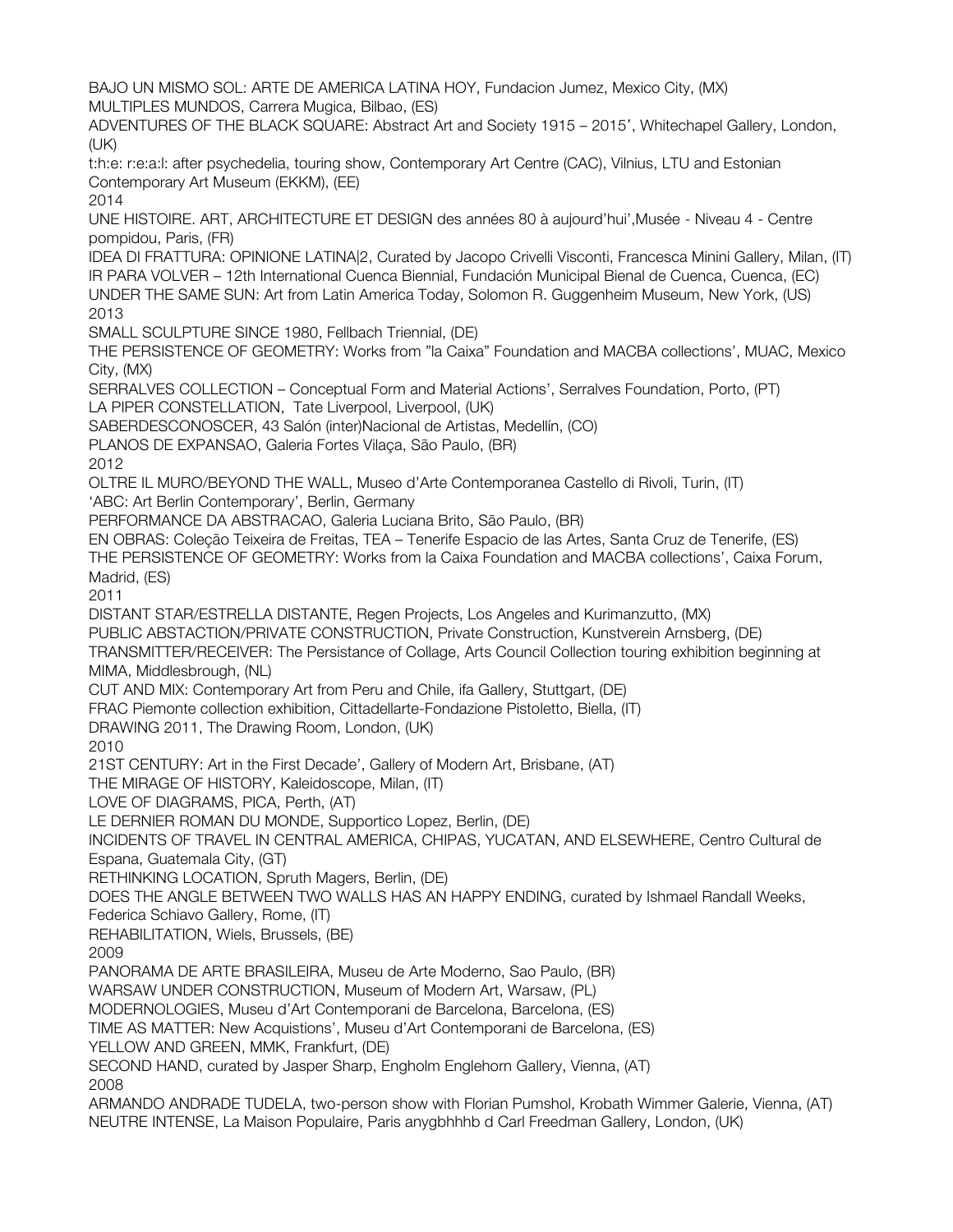2007 BRAVE NEW WORD, Walker Art Centre, Minneapolis, (US) 00'S- THE HISTORY OF A DECADE THAT HAS NOT BEEN NAMED, Lyon Biennal, Lyon, (FR) CURATION GEOMETRICA, The Reliance, London, (UK) 2006 SHANGAI BIANNAL – selected by Jonathan Watkins, Shangai, (CN) 27 ° SAO PAULO BIENNAL – selected by Adriano Pedrosa, (BR) 2005 TORINO TRIENNALE, T1, selected by Carolyn Christov-Bakargiev & Francesco Bonami, Various venues, Turin, (IT) TROPICA ABSTRACTION, curated by Roos Gortzak, Stadelijk Museum, Bureau, Amsterdam, (NL) FARSITES, inSITE 05, curated by Adriano Pedrosa, Tijuana / San Diego Museum of Art, San Diego, (US) 2004 RHEINESHAU PROJECTS, Cologne, (DE) PR04, Puerto Rico Biennale, Rincón, (PR) THE CONCERT IN THE EGG, The Ship, London, (UK) TO BE POLITICAL IT HAS TO LOOK NICE, Apex Art, New York, (UK) 2003 RETRIEVER, Pearl Projects, London, (UK) THE PROGRESSIVE FUTURE, Platform Gallery, London, (UK) THE PROTECTIVE CLOTHING COMPANY, Knox Gallery, London, (UK) EL PASO, CASA CULTURA MARIO QUINTANA, Porto Alegre, (BR) 2002 INTERIM SHOW, Royal College of Art, London (UK) DIVERSION, 291 Gallery, London, (UK) 2001 X Concurso Patronato de la Telefónica, Sala Fundación Telefónica del Perú, Lima, (PE) XI Concurso Pasaporte Para Un Artista, Sala Centro Cultural Universidad Católica del Perú, Lima, (PE) 2000 PROYECTO TERRENO DE EXPERIENCIA 1, Sala Luis Miro Quesada Garland, Lima, (PE) 1999 EL ULTIMO LUSTRO, Sala Luis Miro Quesada Garland, Lima, (PE) IRREALIDAD, Centro Cultural Ricardo Palma, Lima, (PE) 1998 VIAJE DE LUNA, Centro Cultural Español, Lima, (PE)

## PUBLIC COLLECTIONS

Arts Council Collection, London Centre Georges Pompidou, Paris Museo de Arte de Lima, Lima Museum fur Moderne Kunst, Frankfurt Museo Nacional Centro de Arte Reina Sofia, Madrid Museu d'Art Contemporani de Barcelona, Barcelona Museum of Modern Art, New York Tate, London Queensland Art Gallery Collection, Brisbane Castello di Rivoli, Turin Guggenheim Museum, New York Walker Art Center, Minneapolis

### SELECTED BIBLIOGRAPHY

2013 Selected Works – 2003-2012 Published by Les presses du réel, Dijon, 2013 2012